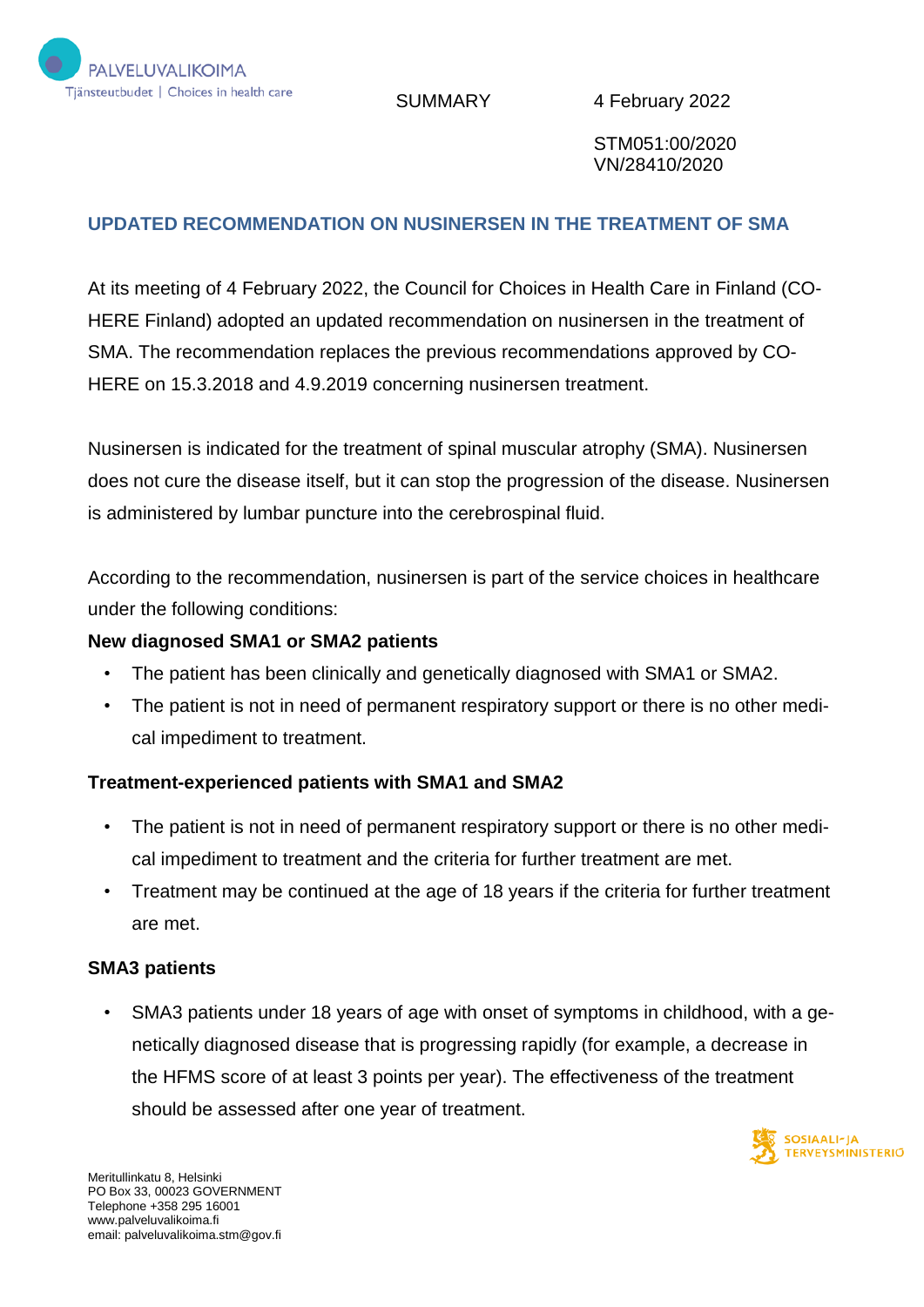In addition, a very significant price reduction on the current price is required.

## **Criteria for continued treatment**

The effects of treatment should be assessed annually. Before starting treatment, the possibility of a change brought about by the medicine should be assessed, taking into account the patient's functional capacity and structural limitations. During the first year of treatment, an objectively confirmed and clearly improved clinically meaningful response to treatment with improvement in ability to function should be achieved. Later continued response to treatment is a minimum requirement for the continuation of treatment to be medically justified.

COHERE Finland recommends that a joint working group of paediatric neurologists and adult neurologists develop a harmonised assessment description for ability to function based on validated and objective indicators, which will be used in the future to monitor the effectiveness of treatment and to decide whether to continue treatment. Particular attention should be paid to how to define criteria for effective treatment for individual treatment decisions in this heterogeneous population. In addition, COHERE Finland recommends the introduction of a quality-of-life indicator.

Spinal muscular atrophy (SMA) is a rare hereditary neuromuscular disease in which muscles do not receive signals from damaged nerve cells in the spinal cord. There are several subgroups of SMA, which are defined by the number of copies of the SMA2 gene, the clinical picture and the morbidity age.